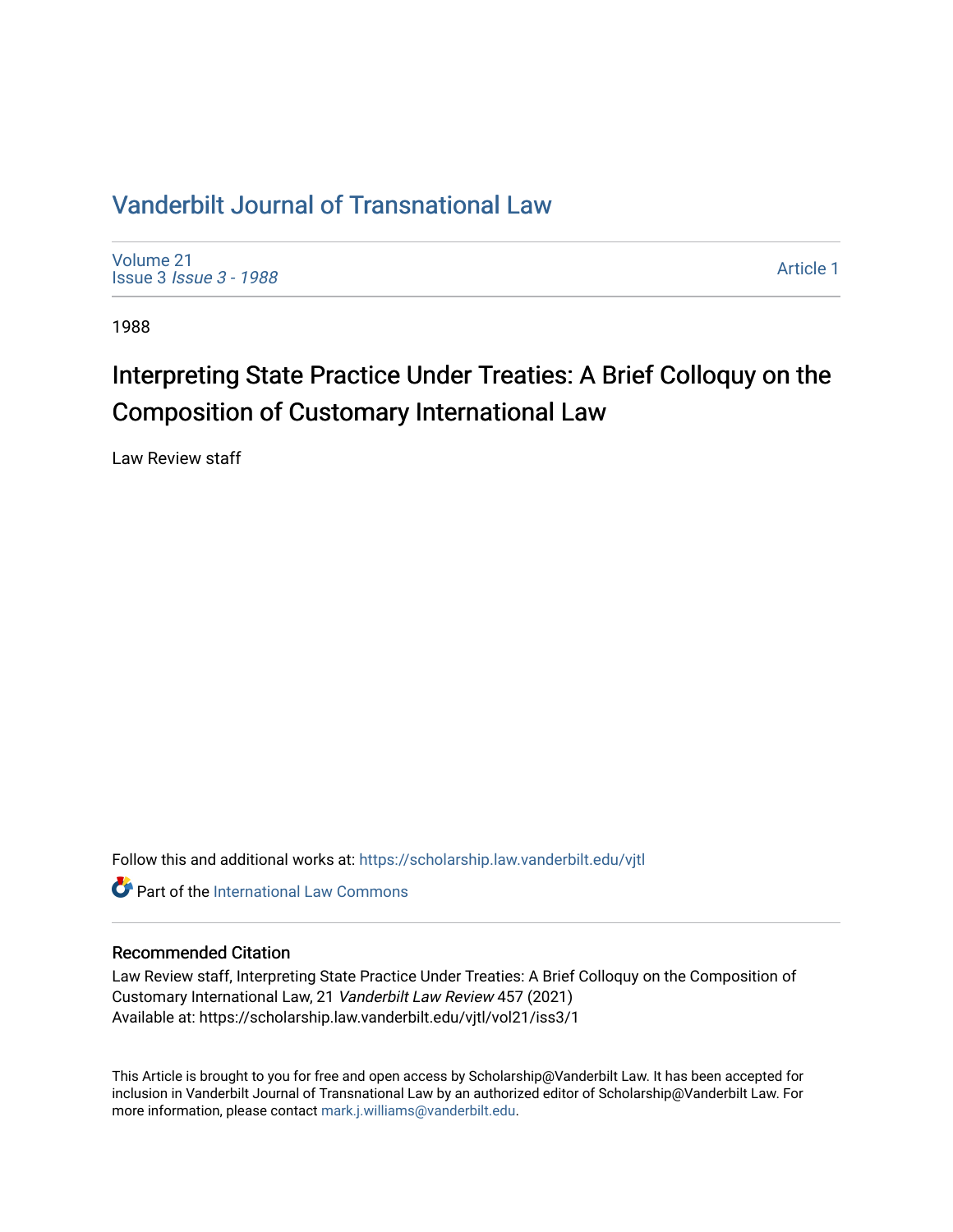### **Vanderbilt Journal of Transnational Law**

| VOLUME 21 | 1988 | NUMBER 3 |
|-----------|------|----------|
|           |      |          |

## **Interpreting State Practice Under Treaties: A Brief Colloquy on the Composition of Customary International Law**

International treaties are presently recognized as an important source for determining the content of customary international law. Nevertheless, the precise weight accorded treaties in this respect has proved to be a topic of considerable debate. In an article entitled *Customary International Law: The Problem of Treaties,* Professor A.M. Weisburd rejected the view that treaties provide conclusive evidence of state practice. Instead, he argued that the act of undertaking a treaty obligation is simply one form of state practice and may be overcome by contrary state practice. Therefore, state practice contrary to treaty obligations must be considered when formulating rules of customary international law.

Professor Weisburd's position explicitly rejected the widely supported view that state practice contrary to treaty obligations has little relevance to the determination of customary international law norms. Professor Weisburd cited Professor Anthony D'Amato as a leading proponent of the position that treaties are important contributors to, and reflections of, customary norms. In 1971, Professor D'Amato forcefully confronted the traditional view that treaties had no bearing on the creation of customary international law. Many commentators now regard his influential book, *The Concept of Custom in International Law,* as the point of departure for any discussion of this topic.

In the following discussion, Professor D'Amato takes issue with Professor Weisburd's interpretation of the impact of state practice under treaties. Although the central debate specifically addresses the issue of human rights, the discussion provides a valuable framework for deciding